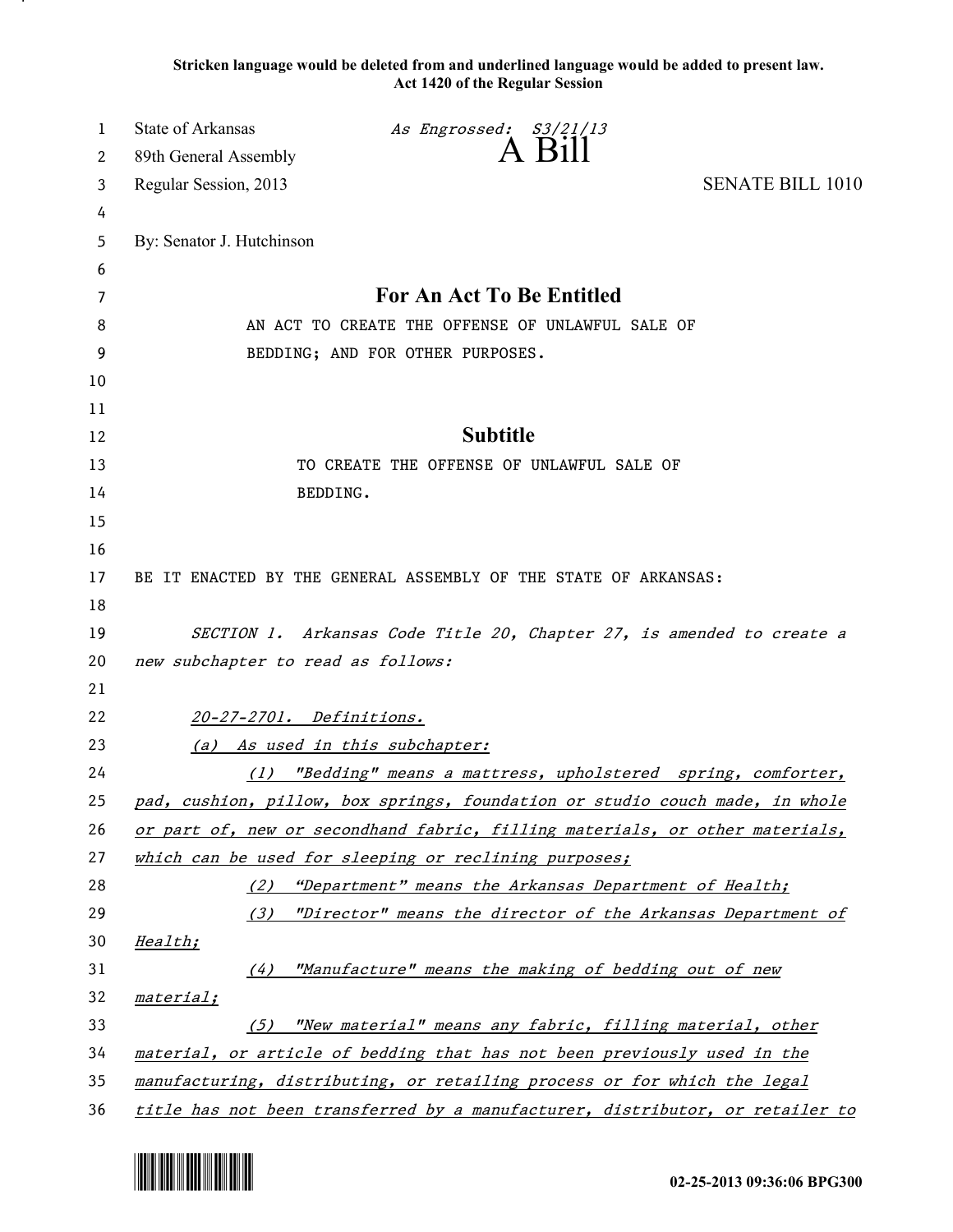As Engrossed: S3/21/13 SB1010

| $\mathbf{1}$ | a final purchaser, including by-products of any textile or manufacturing      |
|--------------|-------------------------------------------------------------------------------|
| 2            | process that are free from dirt, insects, and other contamination;            |
| 3            | (6) "Person" means an individual, sole proprietorship,                        |
| 4            | partnership, limited liability company, corporation, joint venture,           |
| 5            | association, trust, and any other entity and the agents, servants and         |
| 6            | employees of the entity;                                                      |
| 7            | "Renovator" means a person that repairs, makes over,<br>(7)                   |
| 8            | recovers, restores, sanitizes, germicidally treats, cleans or renews bedding; |
| 9            | "Sanitizer" means a person that sanitizes, germicidally<br>(8)                |
| 10           | treats or cleans, but does not otherwise alter, any fabric, filling material, |
| 11           | other materials, or article of bedding for use in manufacturing or renovating |
| 12           | bedding;                                                                      |
| 13           | "Secondhand material" means any fabric, filling material,<br>(9)              |
| 14           | other material, or article of bedding that has been previously used for any   |
| 15           | purpose, including without limitation floor samples from any source other     |
| 16           | than a seller's own business and factory-returned materials or bedding, or is |
| 17           | derived from a postconsumer or industrial waste and that may be used in place |
| 18           | of new material in manufacturing or renovating bedding;                       |
| 19           | (10) "Seller" means a person that offers or exposes for sale,                 |
| 20           | barters, trades, delivers, consigns, leases, possesses with intent to sell,   |
| 21           | or disposes of bedding in any commercial manner at the wholesale, retail or   |
| 22           | other level of trade.                                                         |
| 23           |                                                                               |
| 24           | 20-27-2702. Bedding labels.                                                   |
| 25           | $(a)(1)$ All bedding manufactured, renovated, sanitized, or sold by a         |
| 26           | seller within the state shall bear a clear and conspicuous label that         |
| 27           | explicitly states whether the bedding is made from all new materials or is    |
| 28           | made in whole or in part from secondhand materials.                           |
| 29           | (2) The label on bedding made from all new materials shall be                 |
| 30           | white in color and shall state, "ALL NEW MATERIAL".                           |
| 31           | (3) The label on bedding made in whole or in part from                        |
| 32           | secondhand materials shall be yellow in color and shall state, "SECONDHAND    |
| 33           | <i>MATERIALS".</i>                                                            |
| 34           | The labels shall also comply with rules adopted by the<br>(4)                 |
| 35           | department regarding label dimension, format, informational content, wording, |
| 36           | letter size, material, means of placement and affixing to the bedding, and    |

02-25-2013 09:36:06 BPG300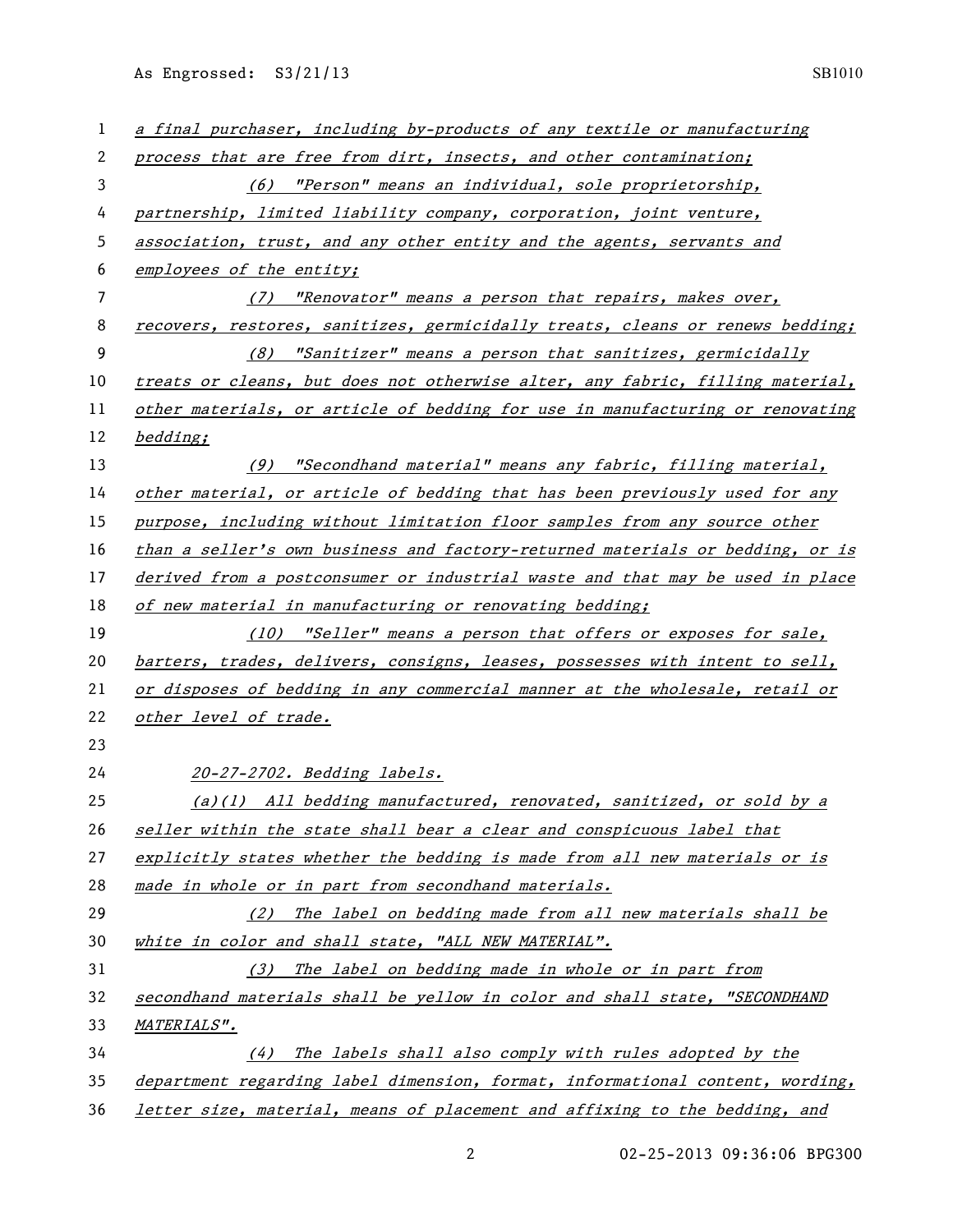| 1  | other relevant factors.                                                                |
|----|----------------------------------------------------------------------------------------|
| 2  | (5) Labels required by this section shall be permanently                               |
| 3  | affixed.                                                                               |
| 4  | (b) A person shall not remove, deface, or alter in whole or in part a                  |
| 5  | label or any statement on a label with the intent to defeat the provisions of          |
| 6  | this section.                                                                          |
| 7  | (c) A person shall not make a false or misleading statement on any                     |
| 8  | label required under this section.                                                     |
| 9  | (d) The director shall approve the form and size of labels, the fabric                 |
| 10 | of which the labels are made, and the wording and statements on labels                 |
| 11 | provided for under this section.                                                       |
| 12 | (e) Labels required under this section shall be securely attached to                   |
| 13 | the article of bedding or filling material at the site of the manufacturer in          |
| 14 | a conspicuous place where the label can be easily examined.                            |
| 15 | (f) Labels required by this section shall have printing only on one                    |
| 16 | side.                                                                                  |
| 17 | (g) Advertising matter shall not be placed on any label or any other                   |
| 18 | printed matter not required by the provisions of this section.                         |
| 19 | The following statements and headings shall be shown on labels:<br>(h)                 |
| 20 | "UNDER PENALTY OF LAW THIS TAG SHALL NOT BE REMOVED EXCEPT<br>(1)                      |
| 21 | BY THE CONSUMER" shall appear at the top of the label;                                 |
| 22 | Headings shall read "All New Material" when the bedding<br>(2)                         |
| 23 | material is wholly new material;                                                       |
| 24 | (3) "Secondhand Material" when the bedding material in whole or                        |
| 25 | in part is comprised of secondhand material;                                           |
| 26 | Description of filling material as provided in the<br>(4)                              |
| 27 | applicable regulations shall be included on the label;                                 |
| 28 | (5) The registry number assigned or approved by the Department                         |
| 29 | shall be included on the label;                                                        |
| 30 | Certification by the manufacturer that the materials in this<br>(6)                    |
| 31 | article are described in accordance with law shall be included on the label;           |
| 32 | (6) For renovated articles, the name and address of the owner.                         |
| 33 |                                                                                        |
| 34 | 20-27-2704. Bedding materials.                                                         |
| 35 | The contents and uses and percentage of filling materials used in<br>$\left( a\right)$ |
| 36 | articles of bedding and in bulk form shall be stated on the label.                     |

02-25-2013 09:36:06 BPG300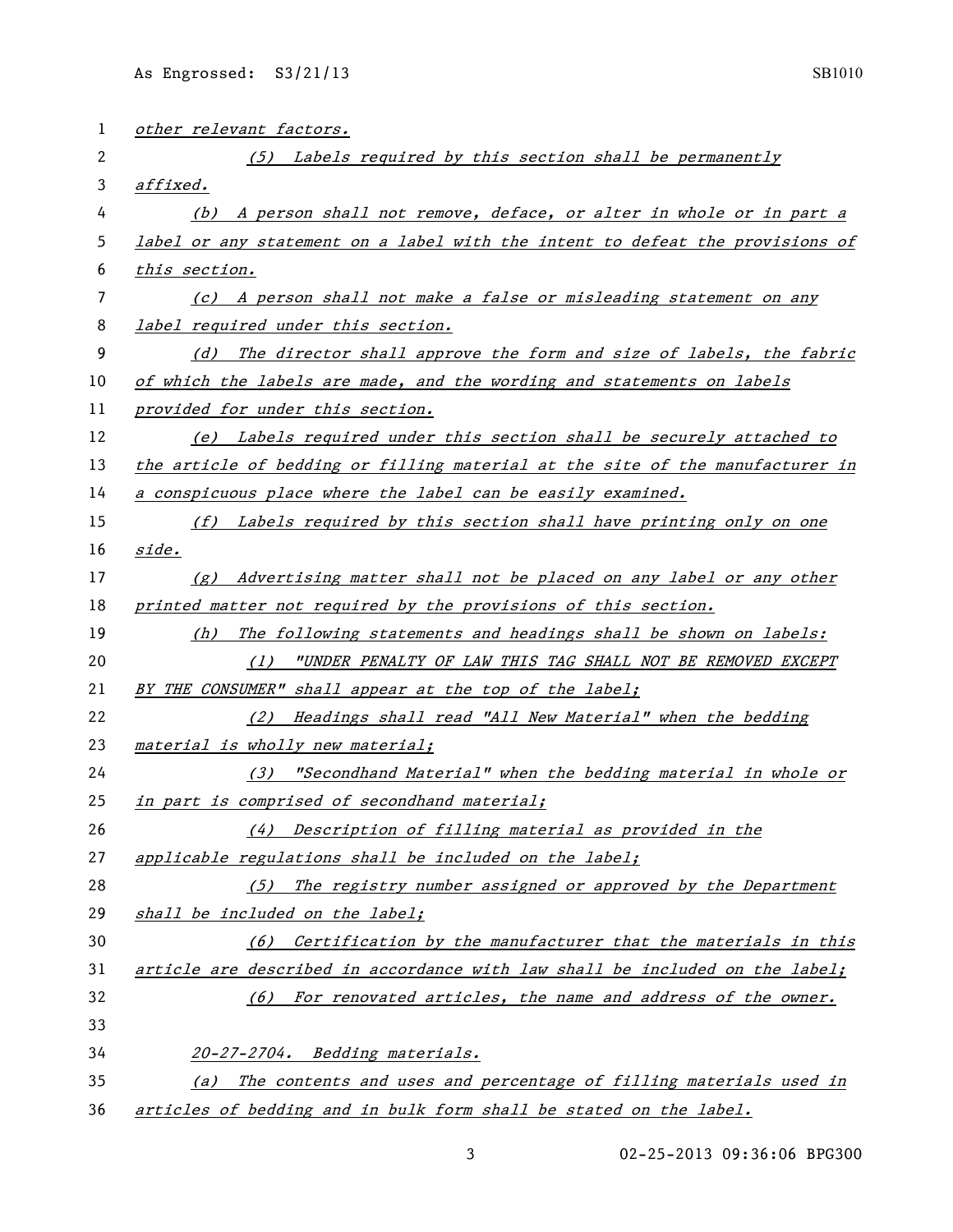| 1  | (b) Percentages shall be computed on the basis of avoirdupois weight          |
|----|-------------------------------------------------------------------------------|
| 2  | of the filling material present and shall be designated on the label in order |
| 3  | of predominance with the component with the largest content listed first.     |
| 4  | The department may establish grades, specifications and tolerances<br>(c)     |
| 5  | for the kinds and qualities of materials that may be used in the manufacture, |
| 6  | repair or renovation of bedding comprised of new materials or secondhand      |
| 7  | materials and may approve or adopt designations and rules which are not in    |
| 8  | conflict with any provisions of this section for the labeling of bedding      |
| 9  | filled with such materials.                                                   |
| 10 | The repairer or renovator of any bedding that is subsequently sold<br>(d)     |
| 11 | shall affix the secondhand material label, which shall be attached to the     |
| 12 | bedding before delivery to the owner.                                         |
| 13 | (e)(1) Bedding shall not be manufactured in whole, or in part, from           |
| 14 | any secondhand material unless such material has been sanitized, germicidally |
| 15 | treated or cleaned by a method approved by the department.                    |
| 16 | (2) All bedding containing material that is sanitized,                        |
| 17 | germicidally treated, or cleaned in accordance with subsection (k) of this    |
| 18 | section shall bear a clear and conspicuous label that states the following:   |
| 19 | "THIS BEDDING CONTAINS PREVIOUSLY USED MATERIALS THAT HAVE BEEN CLEANED AND   |
| 20 | SANITIZED IN AN APPROVED MANNER TO KILL GERMS AND INSECTS AND TO PREVENT      |
| 21 | <b>INFECTION."</b>                                                            |
| 22 | In addition, such label shall state:<br>(3)                                   |
| 23 | (A) The specific methods of sanitizing, germicidal                            |
| 24 | treatment, or cleaning applied;                                               |
| 25 | The date on which the article was sanitized, treated,<br>(B)                  |
| 26 | or cleaned;                                                                   |
| 27 | The name, address and permit number of the person<br>(C)                      |
| 28 | applying the sanitizing, treatment, or cleaning; and                          |
| 29 | (D) Specifically which materials or articles have been                        |
| 30 | sanitized, treated, or cleaned.                                               |
| 31 |                                                                               |
| 32 | 20-27-2705. Bedding inspections.                                              |
| 33 | $(a)(1)$ The department may, at its discretion, randomly conduct bedding      |
| 34 | and materials product tests and inspections of the premises of any bedding    |
| 35 | manufacturer, renovator, or sanitizer for the purpose of determining          |
| 36 | compliance with the provisions of this section and the department's rules     |

02-25-2013 09:36:06 BPG300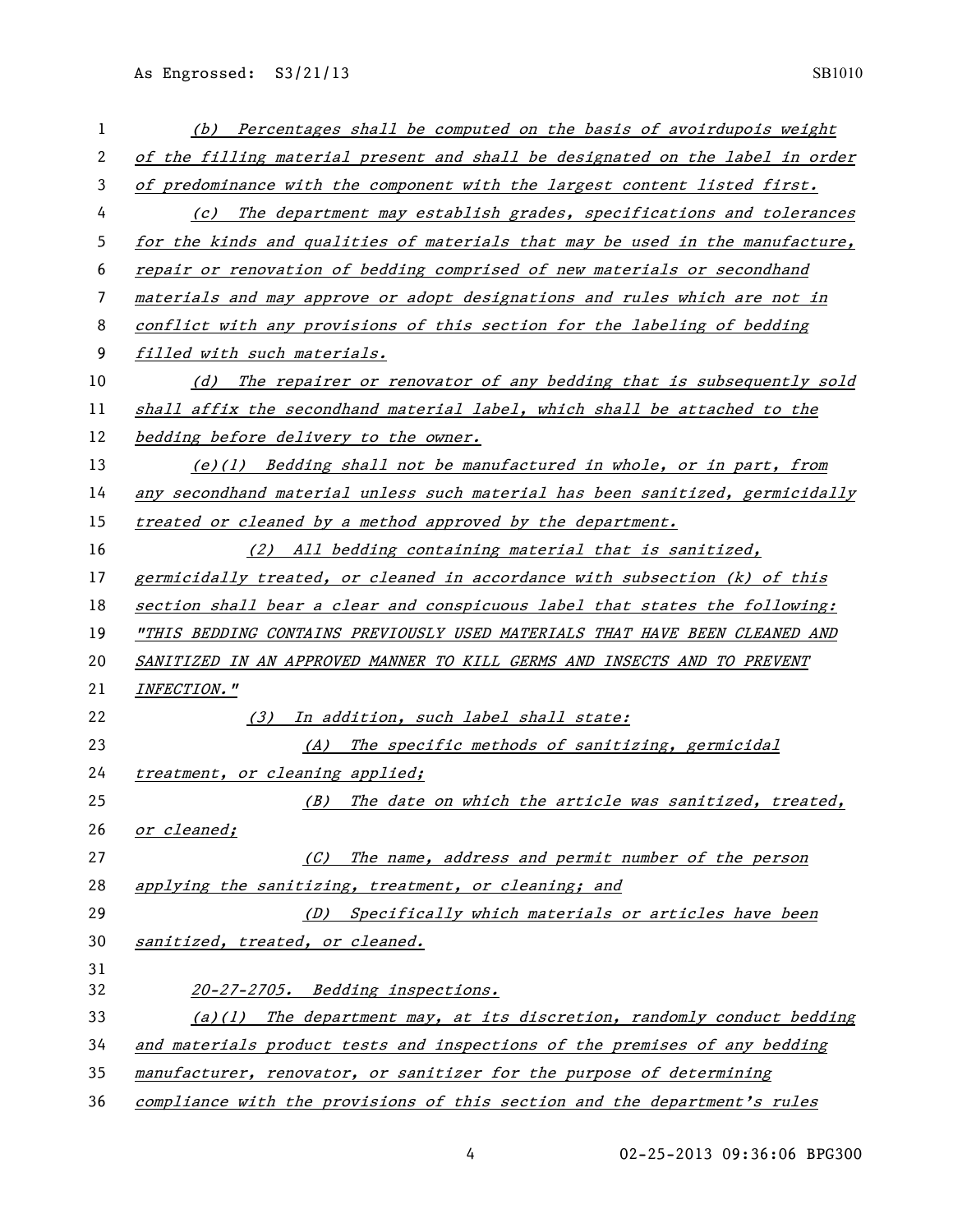| 1  | adopted under this section.                                                   |
|----|-------------------------------------------------------------------------------|
| 2  | (2) If the department finds probable cause to believe that an                 |
| 3  | article of bedding violates any provisions of this section, it may embargo,   |
| 4  | remove, recall, condemn, destroy or otherwise dispose of bedding found to     |
| 5  | violate any provisions of this section;                                       |
| 6  | $(3)(A)(i)(a)$ The department may deny, suspend, or revoke an                 |
| 7  | initial or renewal permit of any person that violates any provision of this   |
| 8  | section.                                                                      |
| 9  | (b) Each day of a continuing violation                                        |
| 10 | constitutes a separate violation.                                             |
| 11 | (ii) A person who violates any provision of this                              |
| 12 | section commits a Class A misdemeanor.                                        |
| 13 | (B) The court may order restitution in addition to any                        |
| 14 | other penalty provided in sections.                                           |
| 15 | (C) The department may petition for an injunction to                          |
| 16 | restrain a continuing violation of this section or a threat of a continuing   |
| 17 | violation of this section, provided such violation or threatened violation    |
| 18 | creates an immediate threat to public health and safety.                      |
| 19 | (D)(i) A manufacturer, renovator, or seller that knowingly                    |
| 20 | attaches to bedding, or sells bedding bearing, a label stating that the       |
| 21 | product is made from all new materials, when the person has actual knowledge  |
| 22 | or reason to believe or suspect that such bedding is made in whole or in part |
| 23 | from secondhand materials commits a Class A Misdemeanor.                      |
| 24 | (ii) Each bedding product that is found to be                                 |
| 25 | falsely labeled in this respect constitutes a separate violation.             |
| 26 | 20-27-2706. Rules.                                                            |
| 27 | (a) The department may adopt rules to implement this section,                 |
| 28 | including without limitation rules regarding the following:                   |
| 29 | (1) Mandatory label dimensions;                                               |
| 30 | (2) Format;                                                                   |
| 31 | Informational content, including the name, address, and<br>(3)                |
| 32 | permit number of the manufacturer, renovator, or sanitizer;                   |
| 33 | Letter size;<br>(4)                                                           |
| 34 | (5) Material;                                                                 |
| 35 | (6) Placement;                                                                |
| 36 | (7) Affixing specifications; and                                              |